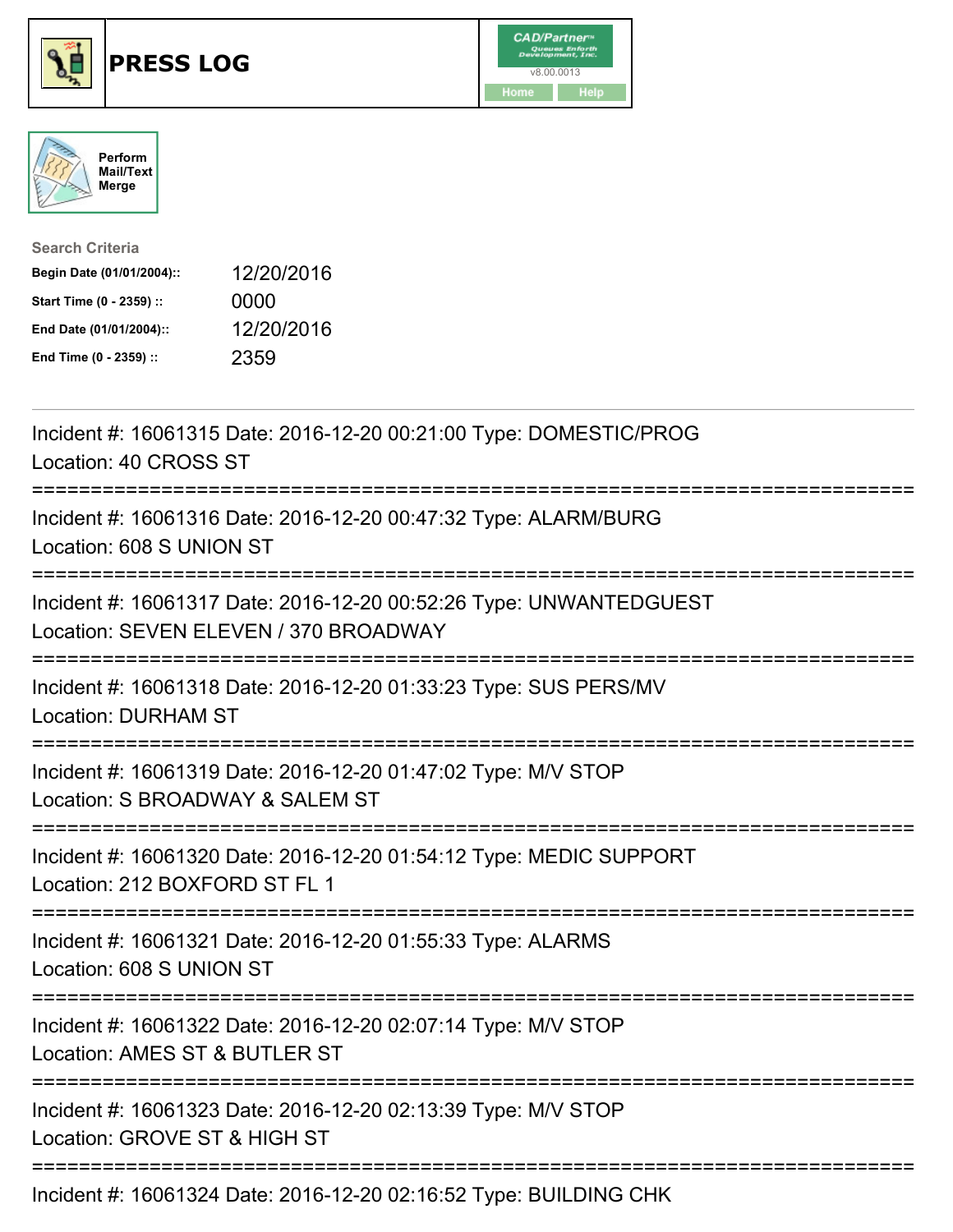| Location: MERRIMACK MEDICAL CENTER / 25 MARSTON ST                                                                                    |
|---------------------------------------------------------------------------------------------------------------------------------------|
| Incident #: 16061325 Date: 2016-12-20 02:22:46 Type: BUILDING CHK<br>Location: FUSCO SERVICE STATION / 37 NEWBURY ST                  |
| Incident #: 16061326 Date: 2016-12-20 02:26:16 Type: M/V STOP<br>Location: ALBION ST & AVON ST<br>:================================== |
| Incident #: 16061327 Date: 2016-12-20 02:28:54 Type: M/V STOP<br>Location: HAVERHILL ST & WEST ST                                     |
| ;========================<br>Incident #: 16061328 Date: 2016-12-20 02:31:12 Type: SUS PERS/MV<br><b>Location: 1 TREMONT ST</b>        |
| Incident #: 16061329 Date: 2016-12-20 02:41:42 Type: BUILDING CHK<br>Location: SEVEN ELEVEN / 370 BROADWAY                            |
| :=====================<br>Incident #: 16061330 Date: 2016-12-20 02:44:04 Type: BUILDING CHK<br>Location: 50 FOREST ST                 |
| Incident #: 16061331 Date: 2016-12-20 02:45:01 Type: BUILDING CHK<br>Location: SAM'S FOOD STORE / 389 BROADWAY                        |
| Incident #: 16061332 Date: 2016-12-20 02:47:47 Type: BUILDING CHK<br>Location: 600 BROADWAY                                           |
| Incident #: 16061333 Date: 2016-12-20 02:49:09 Type: BUILDING CHK<br>Location: CANICERIA MARKET / 88 JACKSON ST                       |
| Incident #: 16061334 Date: 2016-12-20 02:51:35 Type: TOW/REPOSSED<br>Location: 7 SULLIVAN AV                                          |
| Incident #: 16061335 Date: 2016-12-20 04:28:25 Type: KEEP PEACE<br>Location: 108 RIVER POINTE WY                                      |
| Incident #: 16061336 Date: 2016-12-20 04:36:58 Type: ALARMS<br>Location: 9 BOYD ST                                                    |
| Incident #: 16061337 Date: 2016-12-20 04:44:23 Type: ALARMS<br>Location: PRODUCTION INC / 137 GLENN ST                                |
| Incident #: 16061338 Date: 2016-12-20 04:51:43 Type: B&E/PROG                                                                         |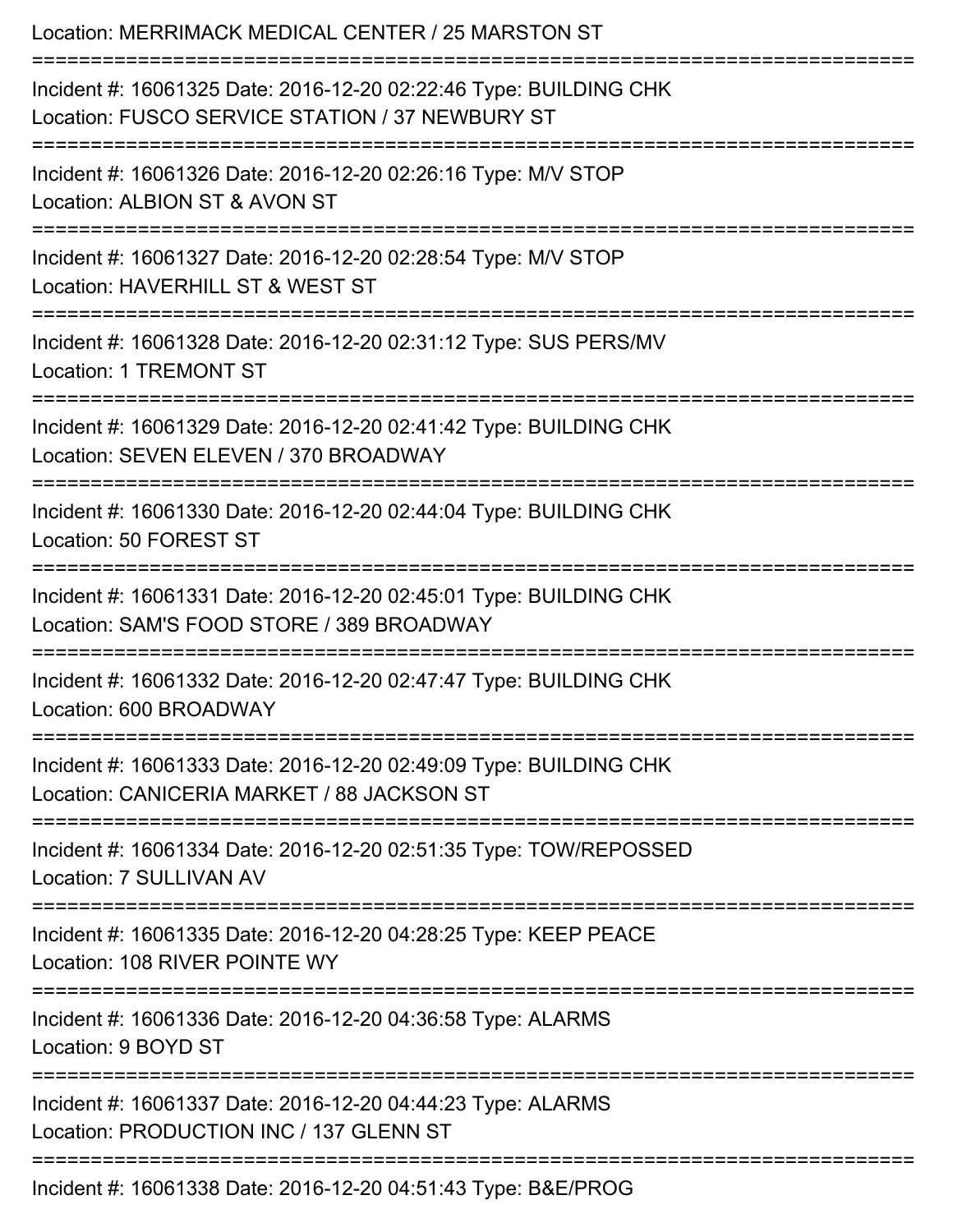| Incident #: 16061339 Date: 2016-12-20 05:08:53 Type: M/V STOP<br>Location: 343 ESSEX ST                    |
|------------------------------------------------------------------------------------------------------------|
| Incident #: 16061340 Date: 2016-12-20 05:10:06 Type: SUS PERS/MV<br>Location: WILLIAM ST                   |
| Incident #: 16061341 Date: 2016-12-20 05:50:37 Type: ALARMS<br>Location: TD BANKNORTH MA / 305 S BROADWAY  |
| Incident #: 16061342 Date: 2016-12-20 06:18:46 Type: LARCENY/PAST<br>Location: 5 DURHAM ST                 |
| Incident #: 16061343 Date: 2016-12-20 06:45:27 Type: AUTO ACC/NO PI<br>Location: GRANVILLE ST & S BROADWAY |
| Incident #: 16061344 Date: 2016-12-20 07:02:23 Type: AUTO ACC/UNK PI<br>Location: 111 JACKSON ST           |
| Incident #: 16061345 Date: 2016-12-20 07:22:28 Type: M/V STOP<br>Location: BROOKFIELD ST & GROTON ST       |
| Incident #: 16061346 Date: 2016-12-20 07:27:36 Type: M/V STOP<br>Location: E HAVERHILL ST & PROSPECT ST    |
| Incident #: 16061347 Date: 2016-12-20 07:29:37 Type: M/V STOP<br>Location: E HAVERHILL ST & HAVERHILL ST   |
| Incident #: 16061348 Date: 2016-12-20 07:35:10 Type: M/V STOP<br>Location: AMESBURY ST & LEBANON ST        |
| Incident #: 16061349 Date: 2016-12-20 07:42:02 Type: M/V STOP<br>Location: LAWRENCE ST & MARION AV         |
| Incident #: 16061350 Date: 2016-12-20 07:42:55 Type: M/V STOP<br>Location: 50 BROADWAY                     |
| Incident #: 16061351 Date: 2016-12-20 07:45:41 Type: E911 HANGUP<br>Location: 25 MARSTON ST                |
| Incident #: 16061352 Date: 2016-12-20 07:52:45 Type: M/V STOP                                              |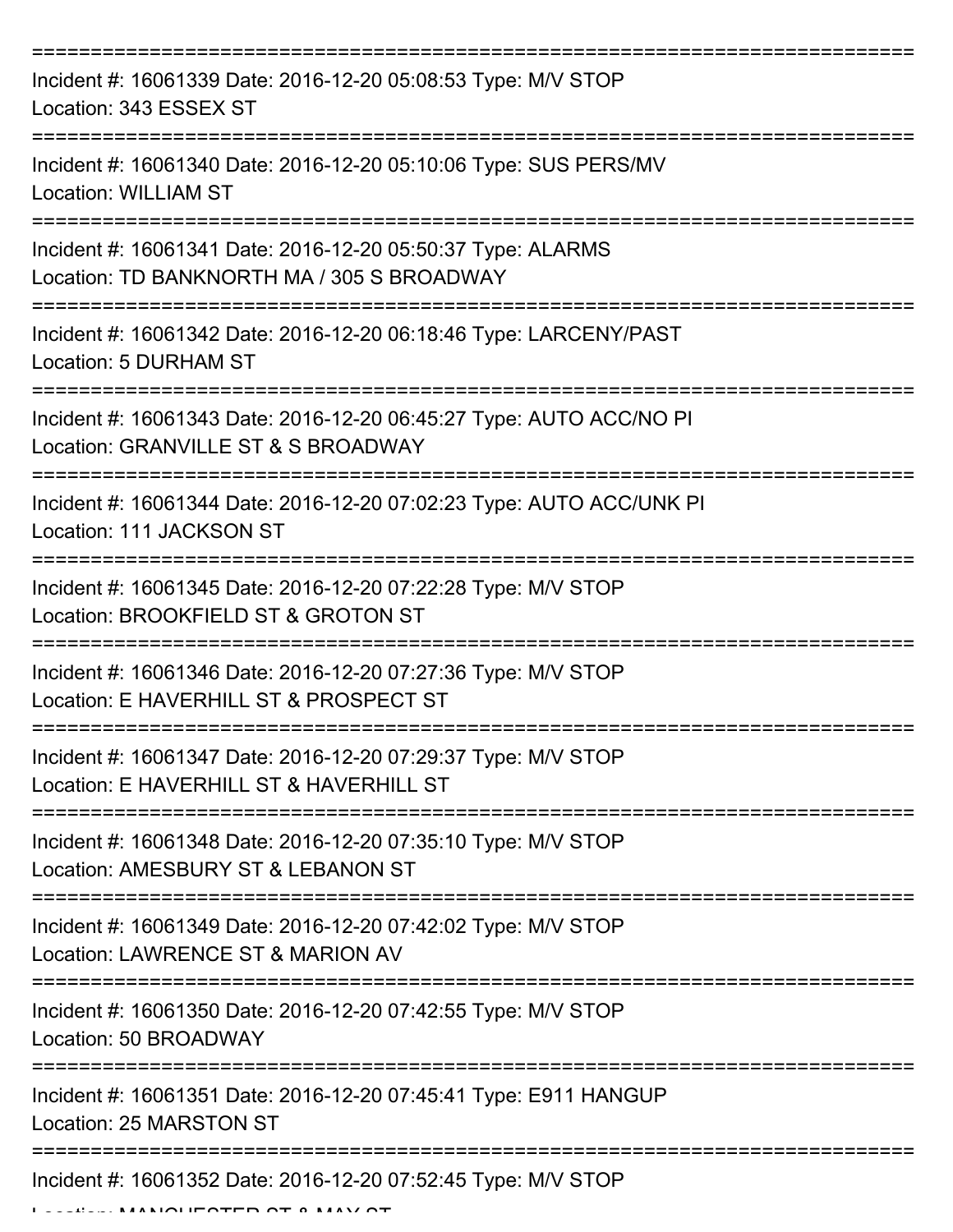| Incident #: 16061353 Date: 2016-12-20 07:53:30 Type: M/V STOP<br>Location: ANDOVER ST & S BROADWAY                 |
|--------------------------------------------------------------------------------------------------------------------|
| Incident #: 16061354 Date: 2016-12-20 07:57:26 Type: SEX OFF. PAST<br>Location: 218 OSGOOD ST                      |
| Incident #: 16061355 Date: 2016-12-20 08:02:31 Type: PARK & WALK<br>Location: BROADWAY & HAVERHILL ST              |
| Incident #: 16061356 Date: 2016-12-20 08:04:30 Type: B&E/MV/PAST<br>Location: 4 INMAN ST                           |
| Incident #: 16061357 Date: 2016-12-20 08:10:27 Type: E911 HANGUP<br>Location: MCMURPHY, PATRICIA / 353 ELM ST #512 |
| Incident #: 16061358 Date: 2016-12-20 08:16:23 Type: M/V STOP<br>Location: ESSEX ST & WINTER ST                    |
| Incident #: 16061359 Date: 2016-12-20 08:30:08 Type: MEDIC SUPPORT<br>Location: 44 WESLEY ST FL 1                  |
| Incident #: 16061360 Date: 2016-12-20 08:31:22 Type: M/V STOP<br>Location: MARSTON ST & 495                        |
| Incident #: 16061361 Date: 2016-12-20 08:41:54 Type: INVESTIGATION<br>Location: 90 LOWELL ST                       |
| Incident #: 16061362 Date: 2016-12-20 08:48:00 Type: AUTO ACC/NO PI<br>Location: HAMPSHIRE ST & LOWELL ST          |
| Incident #: 16061363 Date: 2016-12-20 08:52:33 Type: AUTO ACC/PI<br>Location: 366 LOWELL ST                        |
| Incident #: 16061364 Date: 2016-12-20 08:53:21 Type: ALARMS<br>Location: CHARLES KREITE / 60 ISLAND ST             |
| Incident #: 16061365 Date: 2016-12-20 08:58:12 Type: LARCENY/PAST<br>Location: 12 LASALLE AV                       |
| Incident #: 16061366 Date: 2016-12-20 09:00:08 Type: GENERAL SERV                                                  |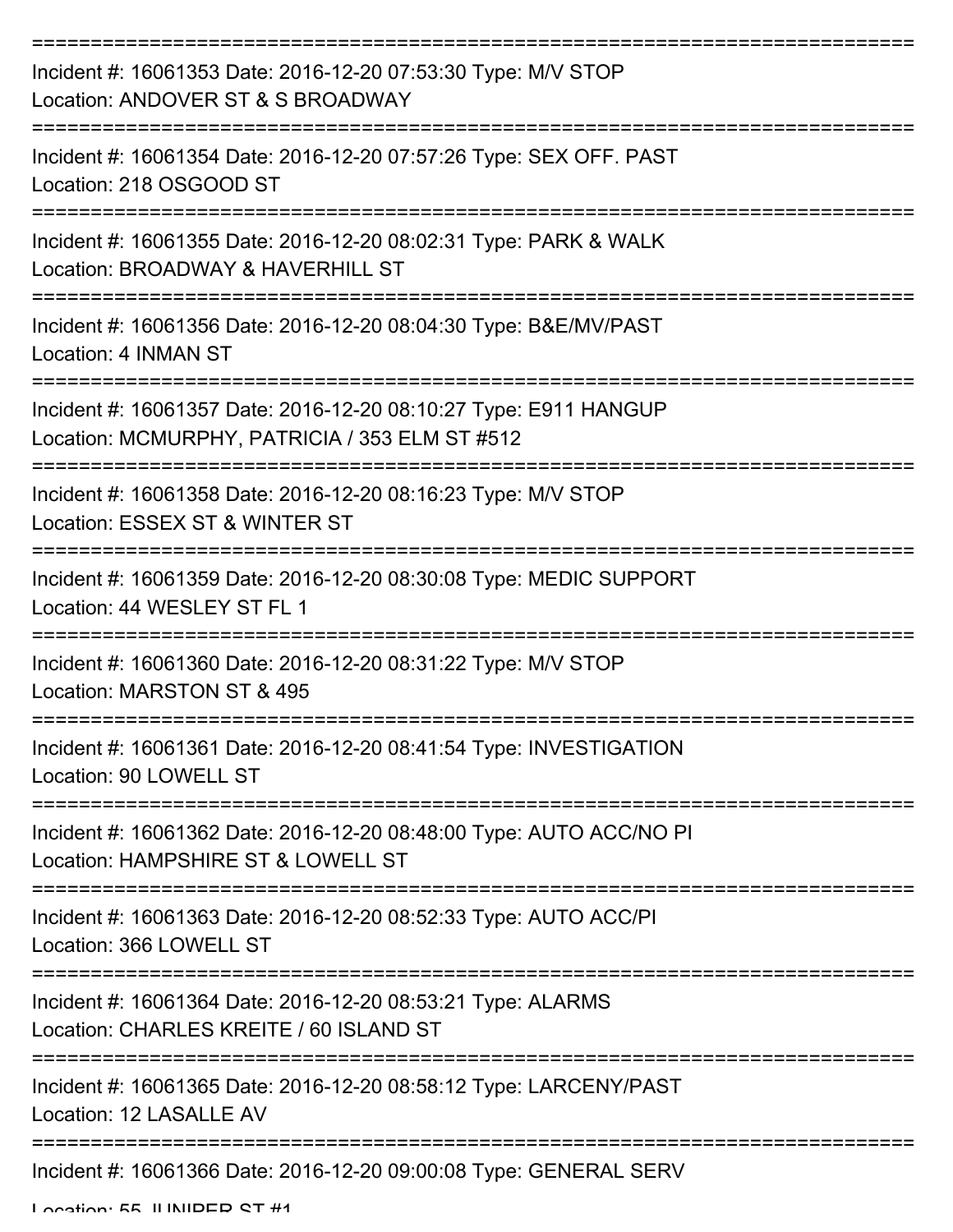| Incident #: 16061367 Date: 2016-12-20 09:13:32 Type: COURT DOC SERVE<br>Location: 103 SPRUCE ST                              |
|------------------------------------------------------------------------------------------------------------------------------|
| Incident #: 16061368 Date: 2016-12-20 09:28:49 Type: M/V STOP<br>Location: LAWRENCE ST & METHUEN ST                          |
| Incident #: 16061369 Date: 2016-12-20 09:36:30 Type: COURT DOC SERVE<br>Location: 46 MORTON ST                               |
| Incident #: 16061370 Date: 2016-12-20 09:53:30 Type: ALARM/BURG<br>Location: CHARLES KREITE / 60 ISLAND ST                   |
| Incident #: 16061371 Date: 2016-12-20 09:54:08 Type: ALARM/BURG<br>Location: ELITE LOUNGE / 336 COMMON ST                    |
| Incident #: 16061372 Date: 2016-12-20 09:57:31 Type: M/V STOP<br>Location: HAFFNERS GAS STATION / 262 LAWRENCE ST            |
| Incident #: 16061373 Date: 2016-12-20 09:59:54 Type: KEEP PEACE<br>Location: 116 BEACON AV                                   |
| Incident #: 16061374 Date: 2016-12-20 10:07:48 Type: COURT DOC SERVE<br>Location: 56 SHATTUCK ST                             |
| Incident #: 16061375 Date: 2016-12-20 10:11:25 Type: INVESTIGATION<br>Location: SOUTH LAWRENCE EAST SCHOOL / 165 CRAWFORD ST |
| Incident #: 16061376 Date: 2016-12-20 10:17:52 Type: 209A/SERVE<br>Location: 23 KENDALL ST                                   |
| Incident #: 16061377 Date: 2016-12-20 10:22:03 Type: NOTIFICATION<br>Location: 108 WALNUT ST FL 2NDFL                        |
| Incident #: 16061378 Date: 2016-12-20 10:23:51 Type: M/V STOP<br>Location: WEST ST & WILLOUGHBY ST                           |
| Incident #: 16061379 Date: 2016-12-20 10:36:49 Type: SUICIDE ATTEMPT<br>Location: MARKET ST & PARKER ST                      |
| Incident #: 16061380 Date: 2016-12-20 10:40:25 Type: ALARM/HOLD<br>Location: RENT A CENTER / 356 ESSEX ST                    |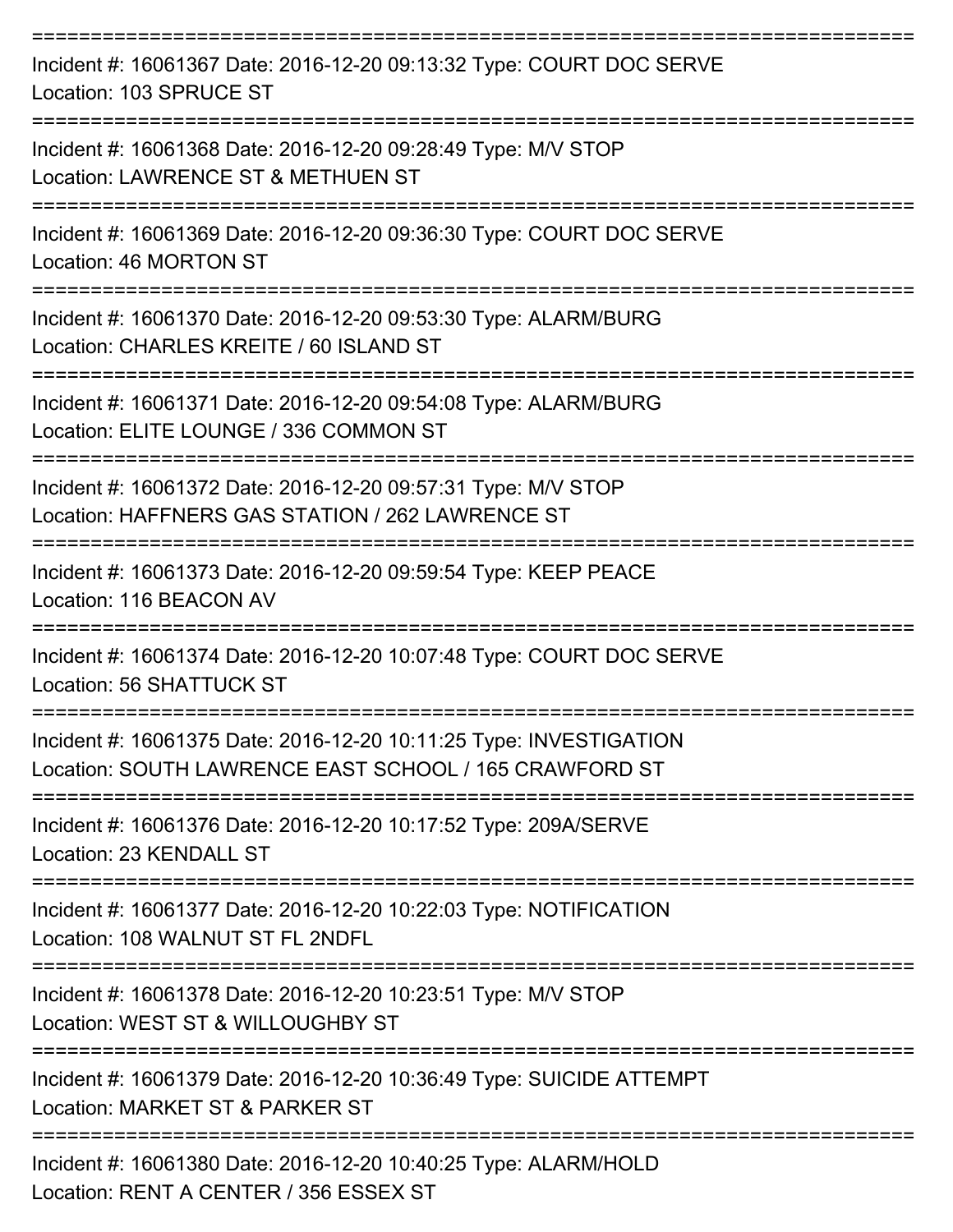| Incident #: 16061381 Date: 2016-12-20 10:42:46 Type: M/V STOP<br>Location: BROADWAY & WATER ST                                        |
|---------------------------------------------------------------------------------------------------------------------------------------|
| ==========================<br>Incident #: 16061382 Date: 2016-12-20 10:44:03 Type: INVEST CONT<br>Location: 136 BOXFORD ST            |
| Incident #: 16061383 Date: 2016-12-20 10:48:58 Type: M/V STOP<br>Location: S UNION ST & SALEM ST<br>============================      |
| Incident #: 16061384 Date: 2016-12-20 11:03:57 Type: GENERAL SERV<br>Location: AMESBURY ST & METHUEN ST<br>========================== |
| Incident #: 16061385 Date: 2016-12-20 11:07:48 Type: SUS PERS/MV<br>Location: DURSO AV & KENT ST                                      |
| Incident #: 16061386 Date: 2016-12-20 11:07:55 Type: M/V STOP<br>Location: S UNION ST & SALEM ST                                      |
| Incident #: 16061387 Date: 2016-12-20 11:22:58 Type: PARK & WALK<br>Location: BRADFORD ST & BROADWAY                                  |
| Incident #: 16061388 Date: 2016-12-20 11:23:00 Type: NOTIFICATION<br>Location: 87 ALDER ST                                            |
| Incident #: 16061389 Date: 2016-12-20 11:40:39 Type: STOLEN PROP<br>Location: 320 S BROADWAY                                          |
| Incident #: 16061390 Date: 2016-12-20 11:43:00 Type: COURT DOC SERVE<br>Location: 99 ABBOTT ST                                        |
| Incident #: 16061391 Date: 2016-12-20 11:47:16 Type: M/V STOP<br>Location: 7 BROADWAY                                                 |
| Incident #: 16061392 Date: 2016-12-20 11:50:41 Type: M/V STOP<br>Location: BROADWAY & HAVERHILL ST                                    |
| Incident #: 16061393 Date: 2016-12-20 11:59:34 Type: M/V STOP<br>Location: ARLINGTON ST & TENNEY ST                                   |
| Incident #: 16061394 Date: 2016-12-20 12:08:52 Type: M/V STOP<br>Location: BROADWAY & COMMON ST                                       |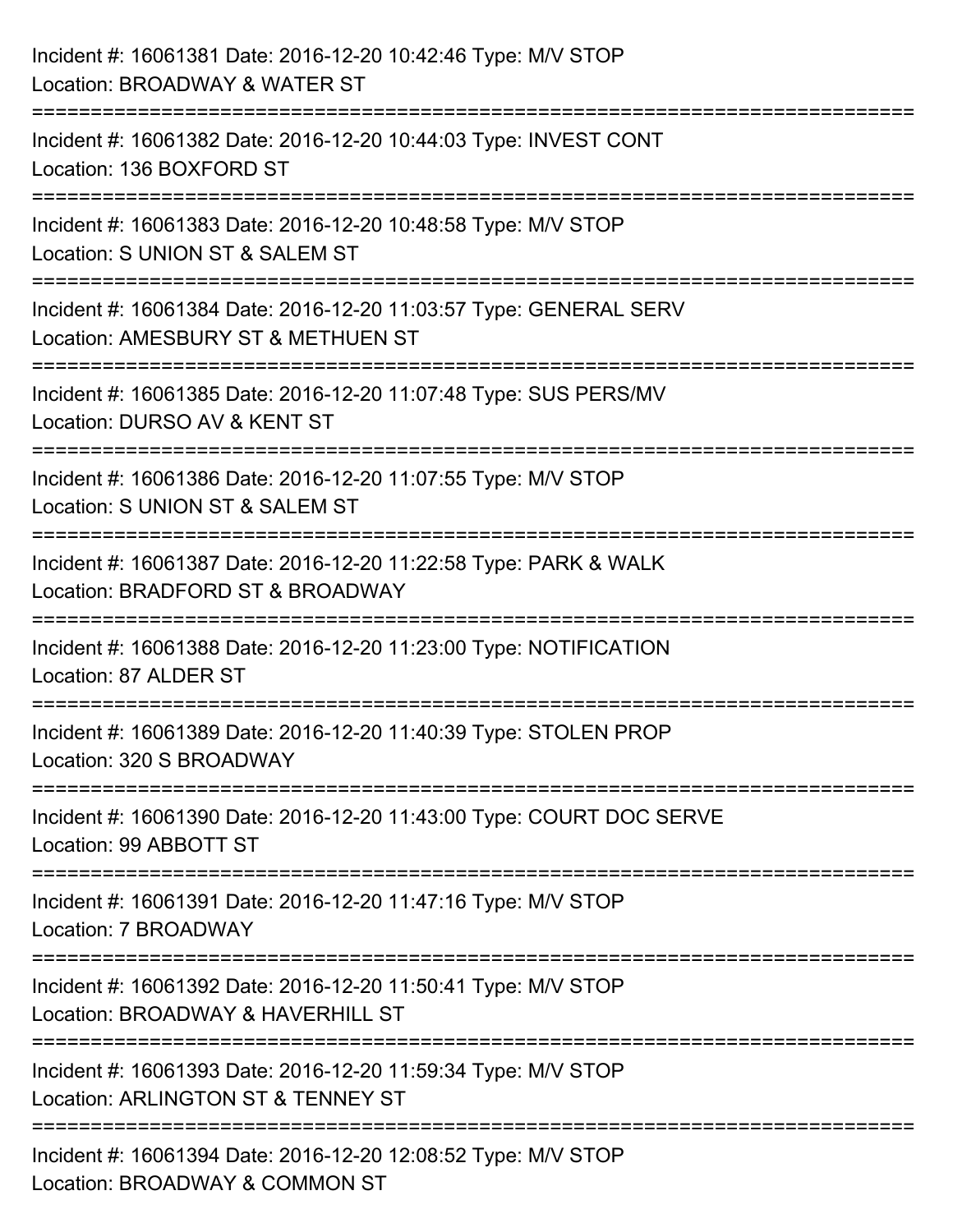| Incident #: 16061395 Date: 2016-12-20 12:26:25 Type: M/V STOP<br>Location: 168 JACKSON ST                                  |
|----------------------------------------------------------------------------------------------------------------------------|
| Incident #: 16061396 Date: 2016-12-20 12:27:02 Type: M/V STOP<br>Location: KNOX ST & PROSPECT ST                           |
| Incident #: 16061397 Date: 2016-12-20 12:27:34 Type: ALARM/BURG<br>Location: HONEY DEW DONUTS / 342 BROADWAY               |
| Incident #: 16061398 Date: 2016-12-20 12:38:39 Type: INVEST CONT<br>Location: 12 LASALLE AV                                |
| Incident #: 16061399 Date: 2016-12-20 12:51:46 Type: 209A/SERVE<br>Location: 90 LOWELL ST                                  |
| Incident #: 16061400 Date: 2016-12-20 12:53:21 Type: 209A/SERVE<br>Location: 90 LOWELL ST                                  |
| Incident #: 16061401 Date: 2016-12-20 12:54:10 Type: 209A/SERVE<br>Location: 90 LOWELL ST                                  |
| Incident #: 16061402 Date: 2016-12-20 12:54:32 Type: WARRANT SERVE<br>Location: 350 AMES ST                                |
| Incident #: 16061403 Date: 2016-12-20 13:12:47 Type: 209A/SERVE<br>Location: 120 HOWARD ST                                 |
| Incident #: 16061404 Date: 2016-12-20 13:31:12 Type: 209A/SERVE<br>Location: 355 PARK ST #APT304                           |
| Incident #: 16061405 Date: 2016-12-20 13:34:14 Type: INVESTIGATION<br>Location: LAWRENCE POLICE DEPARTMENT / 90 LOWELL ST  |
| Incident #: 16061406 Date: 2016-12-20 13:42:16 Type: 209A/SERVE<br>Location: 486 HAVERHILL ST<br>------------------------- |
| Incident #: 16061407 Date: 2016-12-20 13:43:03 Type: DRUG OVERDOSE<br>Location: 1 MILL ST                                  |
| ==========<br>Incident #: 16061408 Date: 2016-12-20 13:55:46 Type: 209A/SERVE<br>Location: 152 OXFORD ST                   |

===========================================================================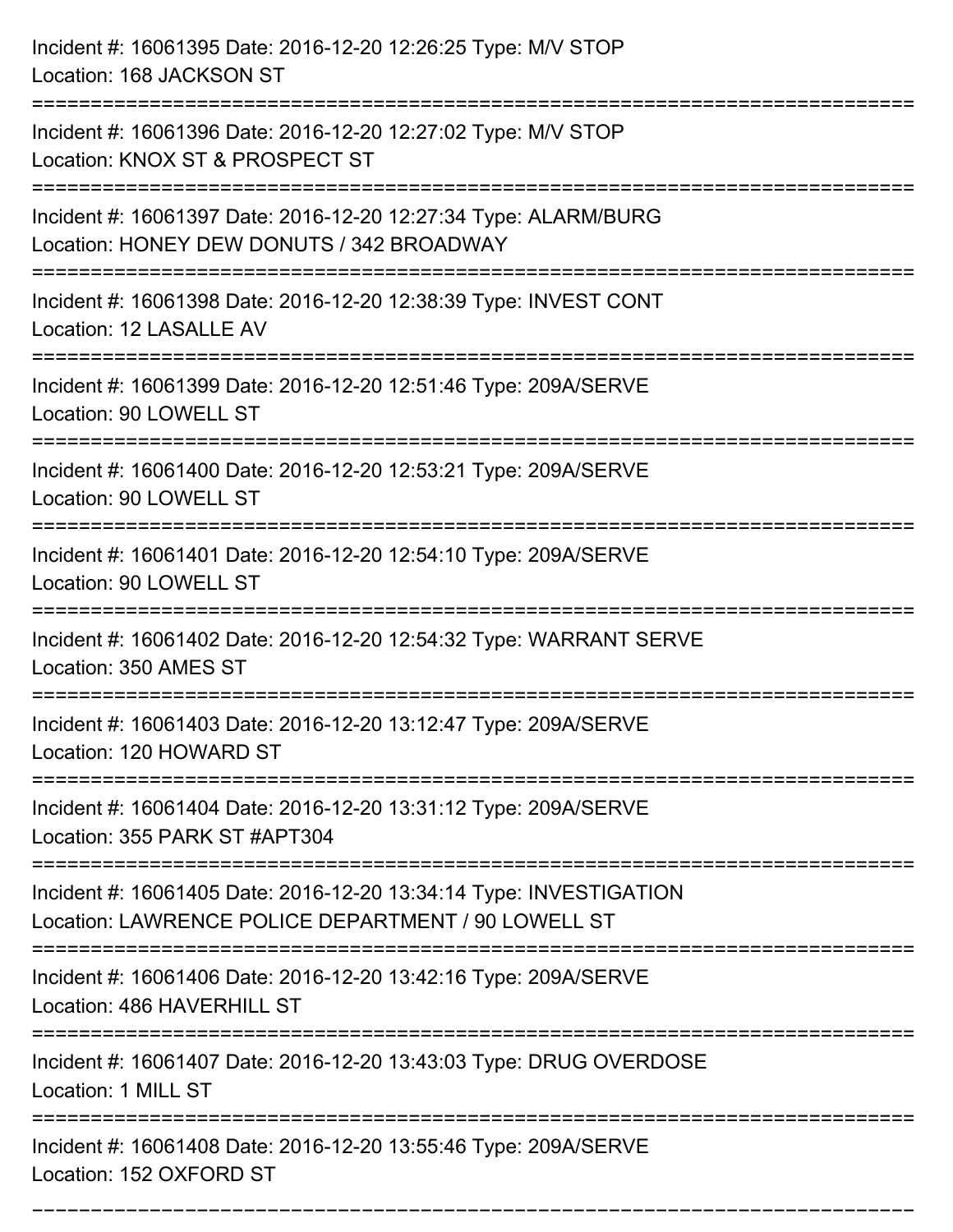| Incident #: 16061409 Date: 2016-12-20 14:00:13 Type: DOMESTIC/PROG<br><b>Location: 8 INMAN ST</b>                            |
|------------------------------------------------------------------------------------------------------------------------------|
| Incident #: 16061410 Date: 2016-12-20 14:13:50 Type: INVESTIGATION<br>Location: 403 HIGH ST                                  |
| Incident #: 16061411 Date: 2016-12-20 14:20:30 Type: LIC PLATE STO<br>Location: 218 PROSPECT ST                              |
| Incident #: 16061412 Date: 2016-12-20 14:25:58 Type: SHOPLIFTING<br>Location: CVS PHARMACY / 266 BROADWAY                    |
| Incident #: 16061413 Date: 2016-12-20 14:26:47 Type: LARCENY/PAST<br>Location: 1 GENERAL ST                                  |
| Incident #: 16061414 Date: 2016-12-20 14:27:13 Type: SELECTIVE ENF<br>Location: SOUTH LAWRENCE EAST SCHOOL / 165 CRAWFORD ST |
| Incident #: 16061415 Date: 2016-12-20 14:36:50 Type: UNWANTEDGUEST<br>Location: 2 MONTGOMERY ST FL 3                         |
| Incident #: 16061416 Date: 2016-12-20 14:41:57 Type: DRUG VIO<br>Location: 393 CHESTNUT ST                                   |
| Incident #: 16061419 Date: 2016-12-20 14:46:44 Type: B&E/MV/PAST<br>Location: 30 BELMONT ST FL 1                             |
| Incident #: 16061417 Date: 2016-12-20 14:47:24 Type: WARRANT SERVE<br>Location: 42 BRADFORD ST                               |
| Incident #: 16061418 Date: 2016-12-20 14:47:51 Type: M/V STOP<br>Location: 789YE5 / GRAFTON ST & WINTHROP AV                 |
| Incident #: 16061420 Date: 2016-12-20 14:55:51 Type: M/V STOP<br>Location: ERVING AV & LAWRENCE ST                           |
| Incident #: 16061421 Date: 2016-12-20 14:57:38 Type: M/V STOP<br>Location: GRAFTON ST & WINTHROP AV                          |
| Incident #: 16061422 Date: 2016-12-20 15:00:28 Type: DOMESTIC/PROG<br>Location: 39 BROOKFIELD ST #HALLWAY FL 1               |
|                                                                                                                              |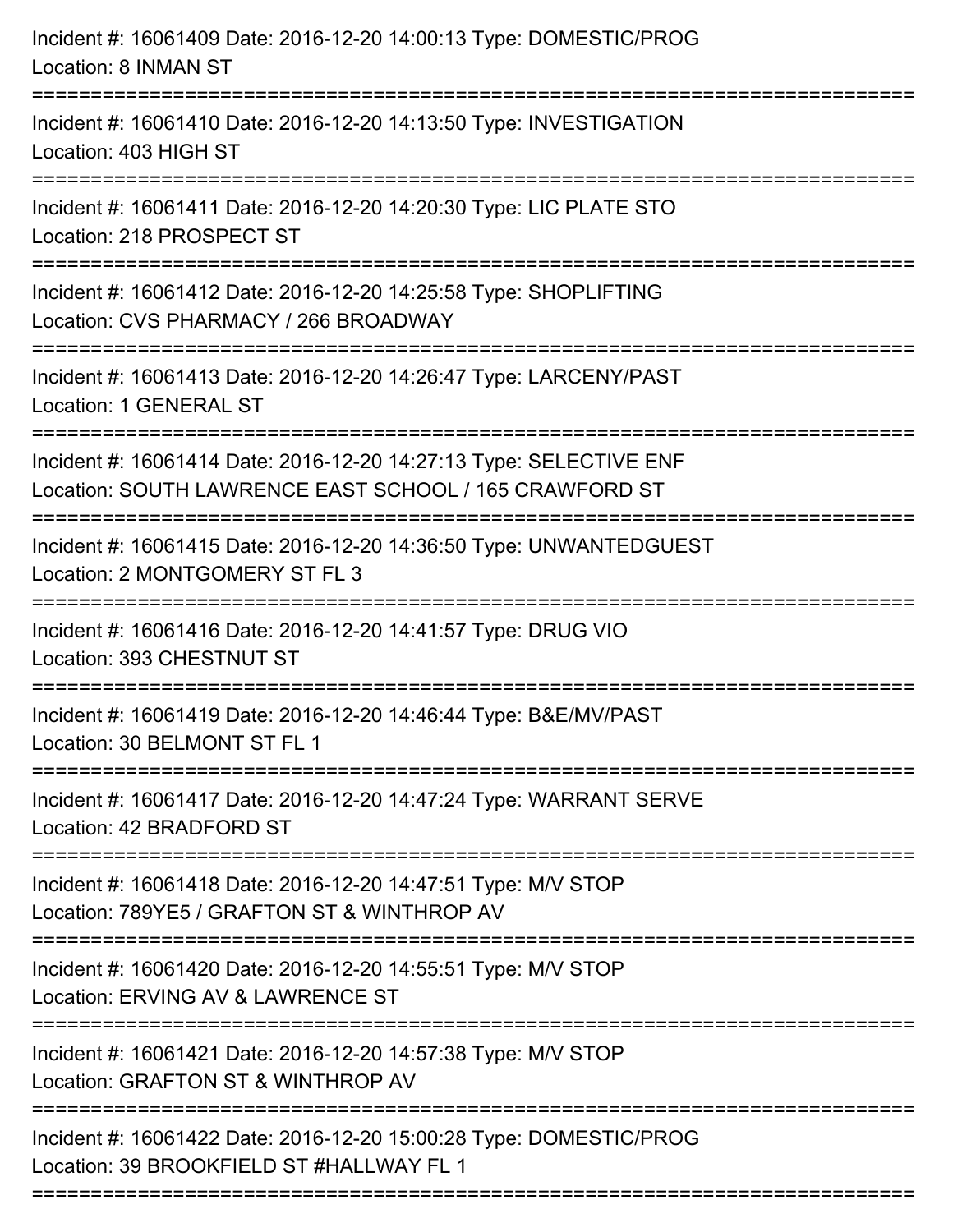Location: FITZ ST & LAWRENCE ST

| Incident #: 16061424 Date: 2016-12-20 15:12:36 Type: AUTO ACC/NO PI<br>Location: BOSTON MARKET / 435 WINTHROP AV                 |
|----------------------------------------------------------------------------------------------------------------------------------|
| Incident #: 16061425 Date: 2016-12-20 15:38:00 Type: SHOPLIFTING<br>Location: GO 1 DOLLAR / 73 WINTHROP AV                       |
| Incident #: 16061426 Date: 2016-12-20 15:45:21 Type: THREATS<br>Location: 313 S BROADWAY                                         |
| Incident #: 16061427 Date: 2016-12-20 15:51:30 Type: INVESTIGATION<br>Location: 78 NESMITH ST                                    |
| Incident #: 16061428 Date: 2016-12-20 15:52:34 Type: SUS PERS/MV<br>Location: 686 LOWELL ST                                      |
| Incident #: 16061429 Date: 2016-12-20 16:29:08 Type: STOLEN PROP<br>Location: 121 WEST ST                                        |
| Incident #: 16061430 Date: 2016-12-20 16:33:17 Type: MEDIC SUPPORT<br>Location: 115 ALLSTON ST FL 2NDFL                          |
| Incident #: 16061431 Date: 2016-12-20 16:55:08 Type: ANIMAL COMPL<br>Location: 50 GROTON ST                                      |
| Incident #: 16061432 Date: 2016-12-20 17:08:13 Type: M/V STOP<br>Location: LAWRENCE ST & MARION AV                               |
| Incident #: 16061433 Date: 2016-12-20 17:08:23 Type: DISORDERLY<br>Location: EXETER ST & OSGOOD ST                               |
| Incident #: 16061434 Date: 2016-12-20 17:09:53 Type: ALARM/BURG<br>Location: MERRIMACK VALLEY CREDIT UNION / 500 MERRIMACK ST #A |
| Incident #: 16061435 Date: 2016-12-20 17:10:53 Type: HIT & RUN M/V<br>Location: 24 BROADWAY AV FL 1                              |
| Incident #: 16061436 Date: 2016-12-20 17:36:00 Type: DISTURBANCE<br>Location: 121 WEST ST                                        |
|                                                                                                                                  |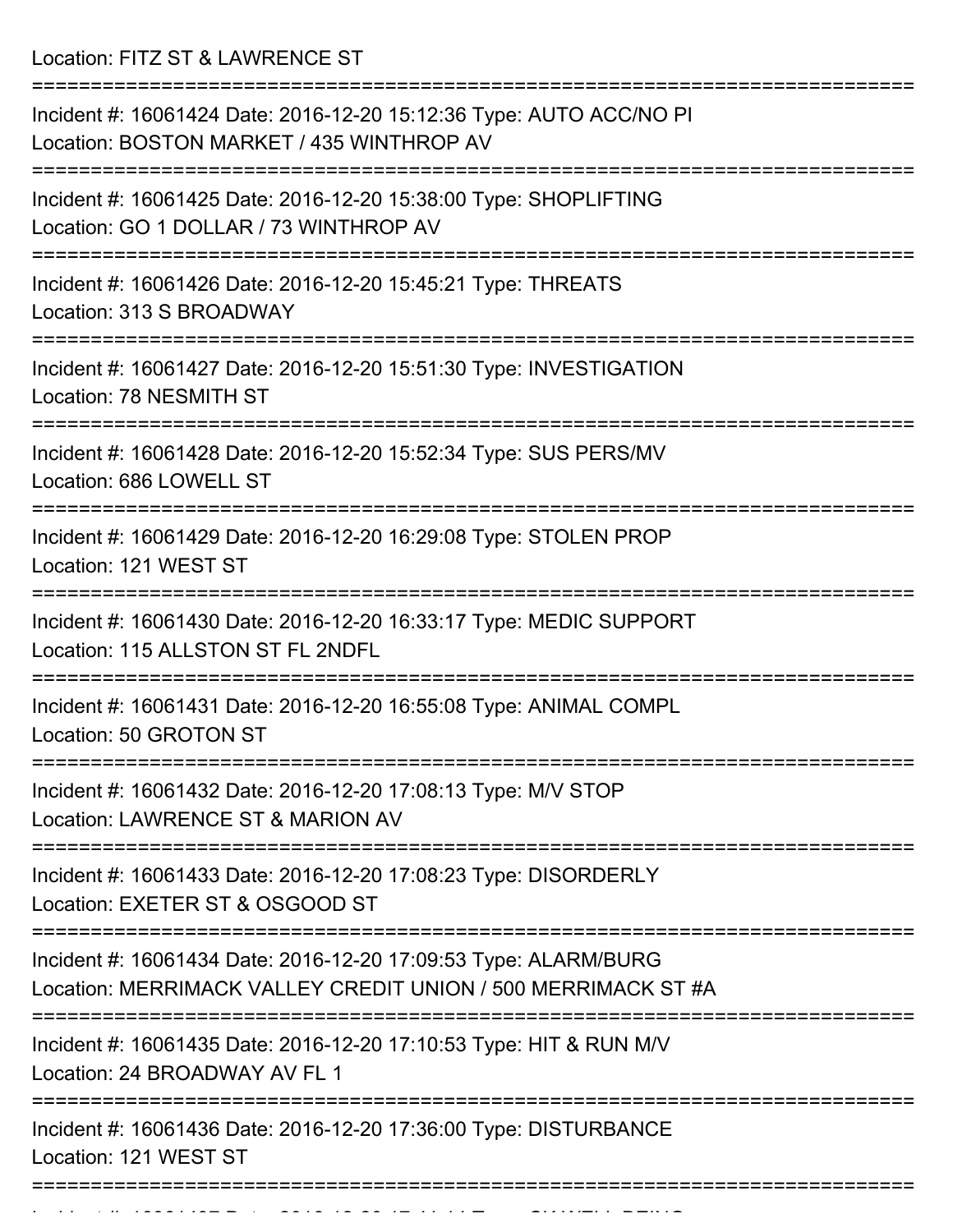Location: DONOVAN LIQUORS / 175 S BROADWAY

| Incident #: 16061438 Date: 2016-12-20 17:45:50 Type: MAL DAMAGE<br>Location: EXETER ST & OSGOOD ST                     |
|------------------------------------------------------------------------------------------------------------------------|
| Incident #: 16061439 Date: 2016-12-20 17:56:03 Type: ALARM/BURG<br>Location: LAWRENCE SENIOR CENTER / 155 HAVERHILL ST |
| Incident #: 16061440 Date: 2016-12-20 18:23:47 Type: INVESTIGATION<br>Location: 25 IRENE ST                            |
| Incident #: 16061441 Date: 2016-12-20 18:24:56 Type: NOTIFICATION<br>Location: 13 LAFAYETTE AV                         |
| Incident #: 16061442 Date: 2016-12-20 18:29:55 Type: IDENTITY THEFT<br>Location: 97 WILLOW ST                          |
| Incident #: 16061443 Date: 2016-12-20 18:39:25 Type: STOL/MV/PR<br>Location: 479 BROADWAY                              |
| Incident #: 16061444 Date: 2016-12-20 19:24:16 Type: RECOV/STOL/MV<br>Location: 88 CROSS ST                            |
| Incident #: 16061445 Date: 2016-12-20 19:29:43 Type: HIT & RUN M/V<br>Location: COMMONWEALTH DR & MARSTON ST           |
| =============<br>Incident #: 16061446 Date: 2016-12-20 19:31:59 Type: THREATS<br>Location: 4 SARATOGA TER              |
| Incident #: 16061447 Date: 2016-12-20 20:16:22 Type: KEEP PEACE<br>Location: 5 JUNIPER ST                              |
| Incident #: 16061448 Date: 2016-12-20 20:17:43 Type: M/V STOP<br>Location: BROADWAY & LOWELL ST                        |
| Incident #: 16061449 Date: 2016-12-20 20:28:41 Type: SUS PERS/MV<br>Location: SAM'S FOOD STORE / 389 BROADWAY          |
| Incident #: 16061450 Date: 2016-12-20 20:35:45 Type: NOTIFICATION<br>Location: 49 CENTRE ST                            |
|                                                                                                                        |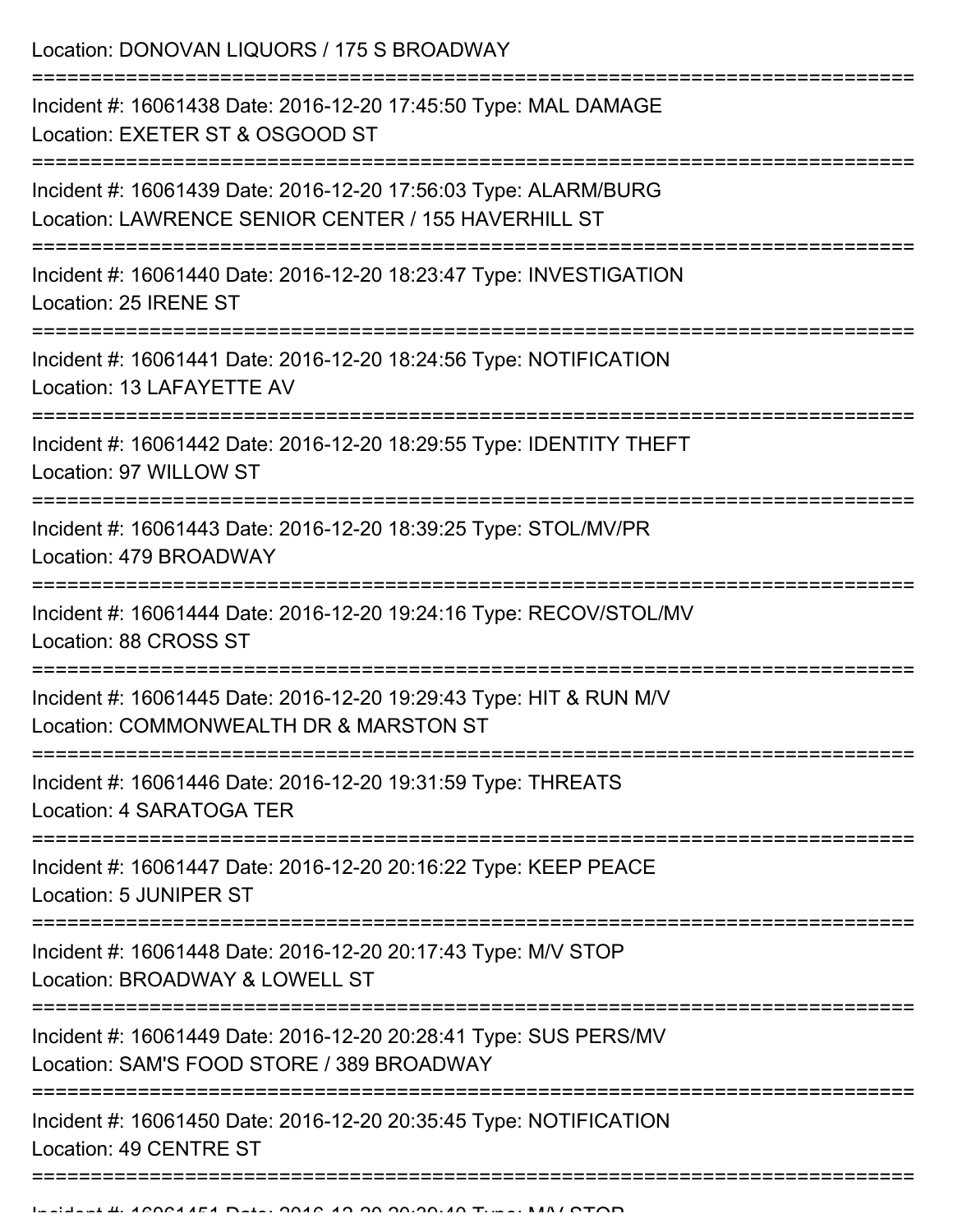| Location: BROADWAY & DAISY ST                                                                                                                   |
|-------------------------------------------------------------------------------------------------------------------------------------------------|
| Incident #: 16061452 Date: 2016-12-20 20:45:01 Type: DOMESTIC/PROG<br>Location: 8 JACKSON CT                                                    |
| Incident #: 16061453 Date: 2016-12-20 20:45:20 Type: SUS PERS/MV<br>Location: 342 LAWRENCE ST                                                   |
| Incident #: 16061454 Date: 2016-12-20 20:56:50 Type: SUS PERS/MV<br>Location: QUEEN CLEANERS / 122 S BROADWAY<br>============================== |
| :==================================<br>Incident #: 16061455 Date: 2016-12-20 21:25:46 Type: SHOPLIFTING<br>Location: WALGREENS / 135 BROADWAY   |
| Incident #: 16061456 Date: 2016-12-20 21:27:51 Type: SUS PERS/MV<br>Location: 160 BERKELEY ST<br>:============================                  |
| Incident #: 16061457 Date: 2016-12-20 21:28:51 Type: TOW OF M/V<br>Location: 70 CENTRE ST                                                       |
| Incident #: 16061458 Date: 2016-12-20 21:29:55 Type: ALARM/BURG<br>Location: US MARSHALLS SERVICES / 499 ESSEX ST                               |
| Incident #: 16061459 Date: 2016-12-20 21:31:33 Type: MEDIC SUPPORT<br>Location: CUMBERLAND FARMS / 320 S BROADWAY                               |
| Incident #: 16061460 Date: 2016-12-20 21:38:37 Type: VIO 209A<br>Location: 87 ALDER ST                                                          |
| Incident #: 16061461 Date: 2016-12-20 21:42:34 Type: M/V STOP<br>Location: BROADWAY & ESSEX ST                                                  |
| Incident #: 16061462 Date: 2016-12-20 21:44:12 Type: M/V STOP<br>Location: WINTER ST & ESSEX ST                                                 |
| Incident #: 16061463 Date: 2016-12-20 21:46:28 Type: M/V STOP<br>Location: PARKER ST & SPRINGFIELD ST                                           |
| Incident #: 16061464 Date: 2016-12-20 21:49:00 Type: M/V STOP<br>Location: MARKET ST & S UNION ST                                               |
| Incident #: 16061465 Date: 2016-12-20 21:55:14 Type: M/V STOP                                                                                   |